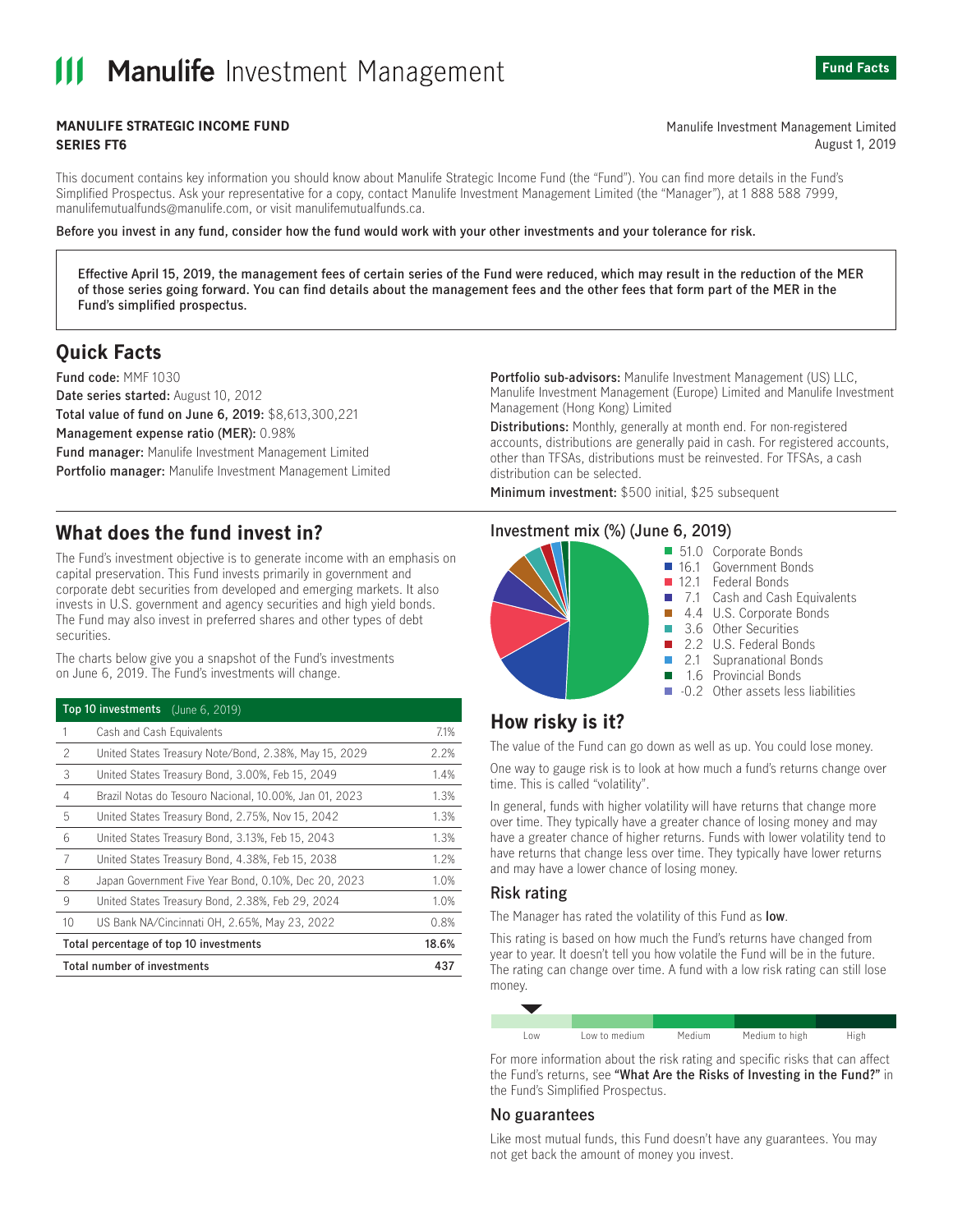# How has the fund performed?

This section tells you how the Series FT6 securities of the Fund have performed over the past 6 years. Returns are after expenses have been deducted. These expenses reduce the series' returns.

#### Year-by-year returns

This chart shows how the Series FT6 securities of the Fund have performed in each of the past 6 years. The Fund dropped in value in 1 of 6 years. The range of returns and change from year to year can help you assess how risky the Fund has been in the past. It does not tell you how the Fund will perform in the future.



## Best and worst 3-month returns

This table shows the best and worst returns for Series FT6 securities of the Fund in a 3-month period over the past 6 years. The best and worst 3-month returns could be higher or lower in the future. Consider how much of a loss you could afford to take in a short period of time.

|              | <b>Return</b> | 3 months ending  | If you invested \$1,000 at the beginning of the period |
|--------------|---------------|------------------|--------------------------------------------------------|
| Best return  | 7.62%         | January 31, 2015 | Your investment would rise to \$1,076                  |
| Worst return | 2.50%         | April 30, 2015   | Your investment would drop to \$975                    |

## Average return

The annual compound return of the Series FT6 securities of the Fund was 5.47% since August 10, 2012. If you had invested \$1,000 in the Fund on August 10, 2012, on June 30, 2019 your investment would now be worth \$1,443.

## Who is this fund for?

The Fund is suitable for investors who:

- Are looking for income generation with an emphasis on capital preservation
- Are looking to diversify their investments with foreign exposure
- Prefer a low level of investment risk
- Are investing for the medium to long term
- Are seeking regular monthly cash flows consisting of return of capital and/or net income

## A word about tax

In general, you'll have to pay income tax on taxable distributions made to you by the Fund and on any gains you make if you redeem your securities in the Fund. How much you pay depends on the tax laws that apply to you and whether or not you hold the Fund in a registered plan, such as a Registered Retirement Savings Plan or Tax-Free Savings Account.

Keep in mind that if you hold your fund in a non-registered account, fund distributions are included in your taxable income, whether you receive them in cash or have them reinvested.